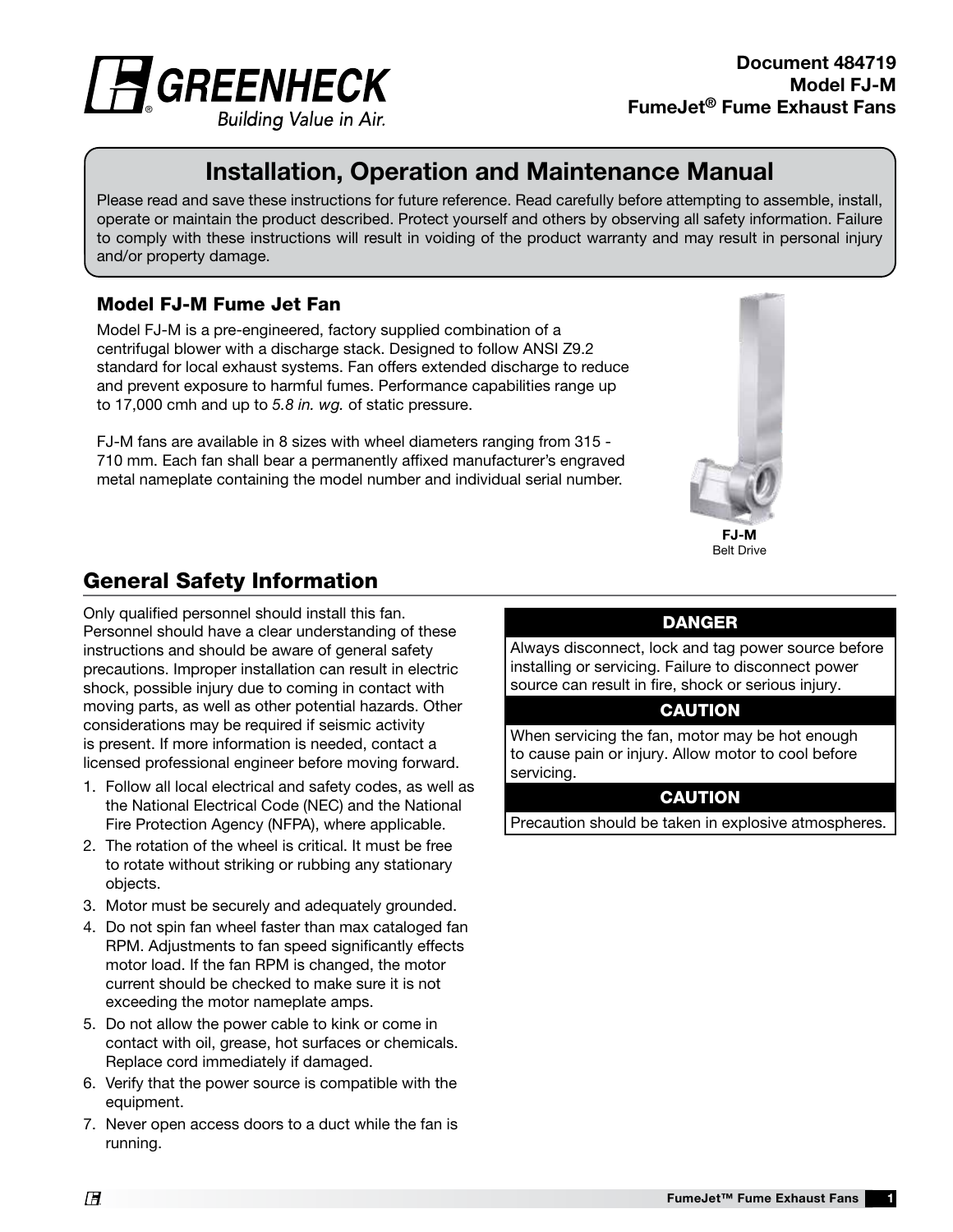#### Receiving

Upon receiving the product, check to ensure all items are accounted for by referencing the delivery receipt or packing list. Inspect each crate or carton for shipping damage before accepting delivery. Alert the carrier of any damage detected. The customer will make a notation of damage (or shortage of items) on the delivery receipt and all copies of the bill of lading which is countersigned by the delivering carrier. If damaged, immediately contact your local representative. Any physical damage to the unit after acceptance is not the responsibility of manufacturer.

#### Unpacking

Verify that all required parts and the correct quantity of each item have been received. If any items are missing, report shortages to your local representative to arrange for obtaining missing parts. Sometimes it is not possible that all items for the unit be shipped together due to availability of transportation and truck space. Confirmation of shipment(s) must be limited to only items on the bill of lading.

#### Handling

Fans are to be rigged and moved by the lifting brackets provided or by the skid when a forklift is used. Location of brackets varies by model and size. Handle in such a manner as to keep from scratching or chipping the coating. Damaged finish may reduce the ability of the fan to resist corrosion. Fans should never be lifted by the stack, shaft, motor, motor cover, weatherhood or accessories.

#### Storage

- Rotate fan wheel monthly and purge bearings once every three months.
- Energize fan motor once every three months.
- Store belts flat to keep them from warping and stretching.
- Store unit in location which does not have vibration.
- After storage period, purge grease before putting fan into service.

If storage of fan is in a humid, dusty or corrosive atmosphere, rotate the fan and purge the bearings once a month. Improper storage which results in damage to the fan will void the warranty.

Fans are protected against damage during shipment. If the unit cannot be installed and operated immediately, precautions need to be taken to prevent deterioration of the unit during storage. The user assumes responsibility of the fan and accessories while in storage. The manufacturer will not be responsible for damage during storage. These suggestions are provided solely as a convenience to the user.

**INDOOR** - The ideal environment for the storage of fans and accessories is indoors, above grade, in a low humidity atmosphere which is sealed to prevent the entry of blowing dust, rain or snow. Temperatures should be evenly maintained between 30° to 110°F *(-1° to 43°C)*, wide temperature swings may cause condensation and "sweating" of metal parts. All accessories must be stored indoors in a clean, dry atmosphere.

Remove any accumulations of dirt, water, ice, or snow and wipe dry before moving to indoor storage. To avoid "sweating" of metal parts allow cold parts to reach room temperature. To dry parts and packages use a portable electric heater to remove any moisture build up. Leave coverings loose to permit air circulation and to allow for periodic inspection.

The unit should be stored at least 3½ inches *(89 mm)* off the floor on wooden blocks covered with moisture proof paper or polyethylene sheathing. Aisles between parts and along all walls should be provided to permit air circulation and space for inspection.

**OUTDOOR -** Fans designed for outdoor applications may be stored outdoors, if absolutely necessary. Roads or aisles for portable cranes and hauling equipment are needed.

The fan should be placed on a level surface to prevent water from leaking into the fan. The fan should be elevated on an adequate number of wooden blocks so it is above water and snow levels and has enough blocking to prevent it from settling into soft ground. Locate parts far enough apart to permit air circulation, sunlight and space for periodic inspection. To minimize water accumulation, place all fan parts on blocking supports so rain water will run off.

Do not cover parts with plastic film or tarps as these cause condensation of moisture from the air passing through heating and cooling cycles.

Fan wheels should be blocked to prevent spinning caused by strong winds.

#### Inspection and Maintenance During Storage

While in storage, inspect fans once per month. Keep a record of inspection and maintenance performed.

If moisture or dirt accumulations are found on parts, the source should be located and eliminated. At each inspection, rotate the wheel by hand ten to fifteen revolutions to distribute lubricant in motor and bearings. If paint deterioration begins, consideration should be given to touch-up or repainting. Fans with special coatings may require special techniques for touch-up or repair.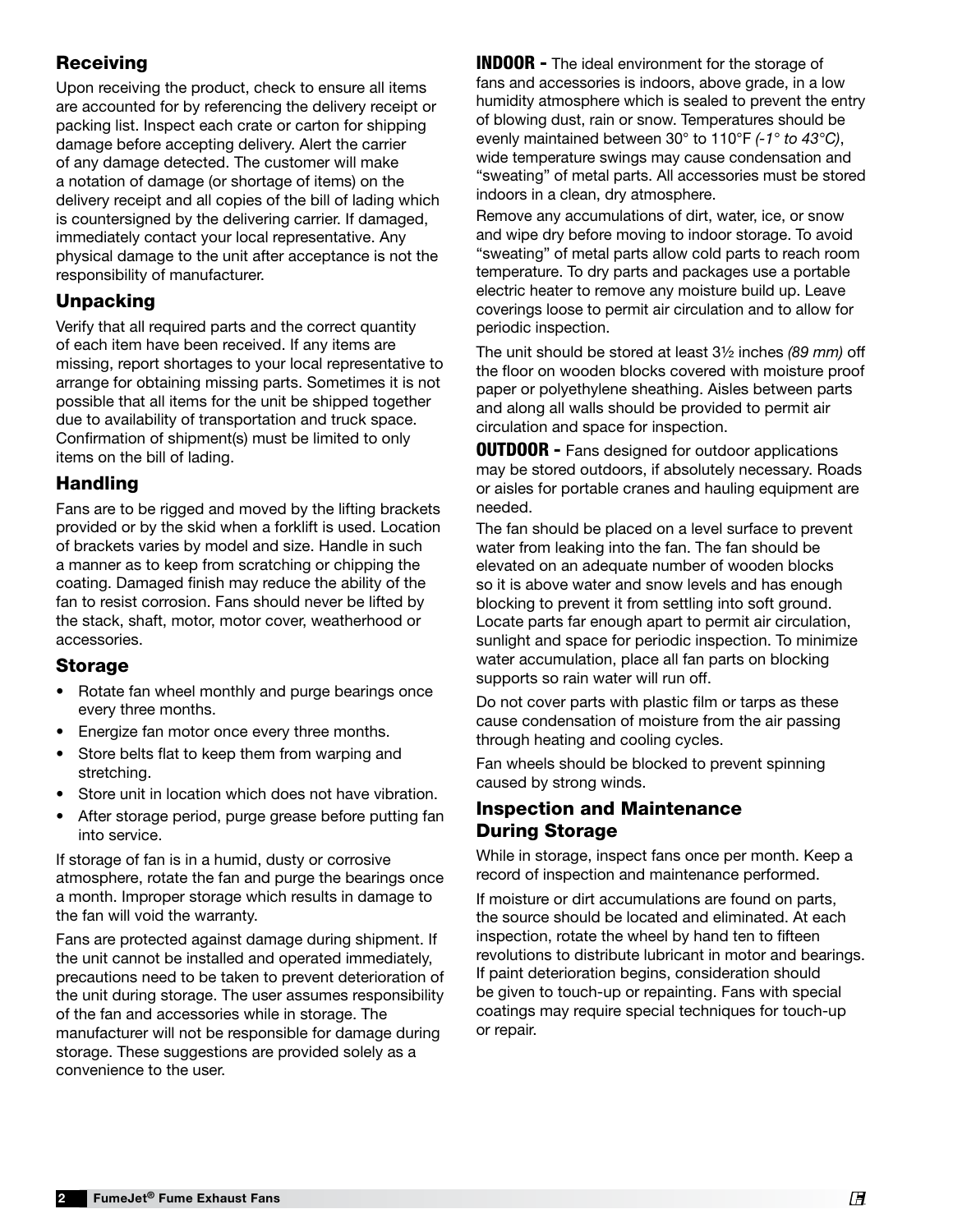Machined parts coated with rust preventive should be restored to good condition promptly if signs of rust occur. Immediately remove the original rust preventive coating with petroleum solvent and clean with lint-free cloths. Polish any remaining rust from surface with crocus cloth or fine emery paper and oil. Do not destroy the continuity of the surfaces. Thoroughly wipe clean with Tectyl® 506 (Ashland Inc.) or the equivalent. For hard to reach internal surfaces or for occasional use, consider using Tectyl® 511M Rust Preventive, WD-40® or the equivalent.

#### Removing from Storage

As fans are removed from storage to be installed in their final location, they should be protected and maintained in a similar fashion until the fan equipment goes into operation.

Prior to assembly and installation of the unit and system components, inspect the fan assembly to make sure it is in working order.

- 1. Check all fasteners, set screws on the fan, wheel, bearings, drive, motor base and accessories for tightness.
- 2. Rotate the fan wheel by hand and assure no parts are rubbing. Access to the wheel is obtained through a bolted panel located on the side of the fan housing.
- 3. Ensure proper wheel settings for radial gap and alignment. Refer to Radial Gap, Overlap and Wheel Alignment section on page 8.

### Table of Contents

| General Safety Information 1                                                   |
|--------------------------------------------------------------------------------|
| General Information 4                                                          |
|                                                                                |
|                                                                                |
|                                                                                |
| Equipment Supports. 6                                                          |
|                                                                                |
| Fan Drainage Piping and Trap Detail                                            |
| (by others) $\ldots \ldots \ldots \ldots \ldots \ldots \ldots \ldots \ldots 7$ |
|                                                                                |
| Radial Gap, Overlap and Wheel Alignment 8                                      |
|                                                                                |
|                                                                                |
| Routine Maintenance and Operation 10                                           |
| Bearing Replacement 12                                                         |
|                                                                                |
|                                                                                |
|                                                                                |
|                                                                                |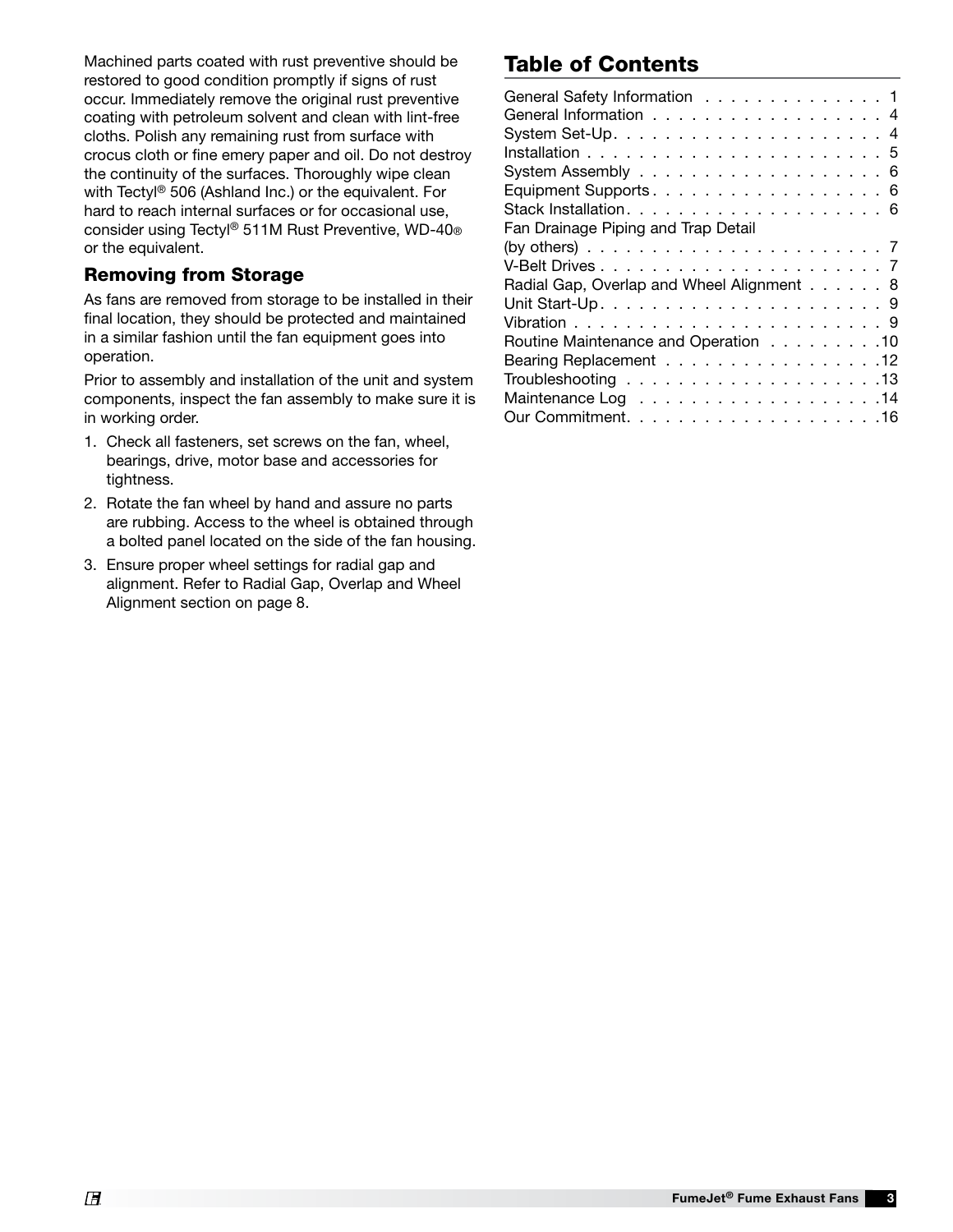### General Information

To ensure a successful installation, the instructions in this manual should be read and adhered to. Failure to comply with proper installation procedures may void the warranty.

### Unit and System Identification Tags

Each fan has a permanently affixed manufacturer's engraved metal nameplate containing the model number and individual serial number.

The tag shown is an example of an identification nameplate on the fan. The information provides general details about



the fan, as well as containing specific information unique to the unit. When contacting your Greenheck representative with future needs or questions, please have the information on this label available. Tags are mounted in an area which is clearly visible, usually on the side of the fan cabinet.

#### Pre-Installation Information Vanes

Before installation, it is important to be certain the mounting surface will bear the operating weight of the unit. For proper unit operation, it is also important that it be operated in a completely level position.

For further details on safety practices involving industrial and commercial fans, please refer to AMCA Publication 410.

#### Electrical Disconnects

All fan motors should have disconnects located in close visual proximity to turn off electrical service. Service disconnects shall be locked-out when maintenance is being performed.

### Moving Parts

All moving parts must have guards to protect personnel. Refer to local codes for requirements as to the number, type and design. Fully secure fan wheel before performing any maintenance. The fan wheel may start "free wheeling" even if all electrical power has been disconnected. Before the initial start-up or any restart, check the following items to make sure that they are installed and secure.

- Do not spin fan wheel faster than the maximum cataloged fan RPM.
- Adjustments to fan speed significantly affects motor load. If the fan RPM is changed, the motor current should be checked to make sure it is not exceeding the motor nameplate amps.

### Guards – Motor Cover, Weatherhood

Do not operate fans without proper protective devices in place. Failure to do so may result in serious bodily injury and property damage. Check local codes to ensure compliance for all protective devices.

### Air Pressure and Suction

In addition to the usual hazards associated with rotating machinery, fans also create a dangerous suction at the inlet. Special caution needs to be used when moving around a fan, whether it is in operation or not. Before start-up, make sure the inlet area is clear of personnel and loose objects.

## System Set-Up

Installations with inlet or discharge configurations that deviate from this manual may result in reduced fan performance. Restricted or unstable flow at the fan inlet can cause pre-rotation of incoming air or uneven loading

of the fan wheel, yielding large system losses, increased sound levels and structural failure of the fan wheel. Free turbulent flow in the discharge ductwork will also result in system effect losses. Refer to the i the following diagrams for the **POOR** most efficient installation conditions.





#### Ducted Inlet Installations

Inlet Duct Turns - Installation of a duct turn or elbow too close to the fan inlet reduces fan performance because air is loaded unevenly into the fan wheel. To achieve full fan performance, there should be at least three fan wheel diameters between the turn or elbow and the fan inlet.

Inlet Spin - Inlet spin is a frequent cause of reduced fan performance. The change in fan performance is a function of the intensity of spin and not easily defined. The best solution is proper duct design and airflow patterns. Turning vanes reduce the effects of inlet spin.

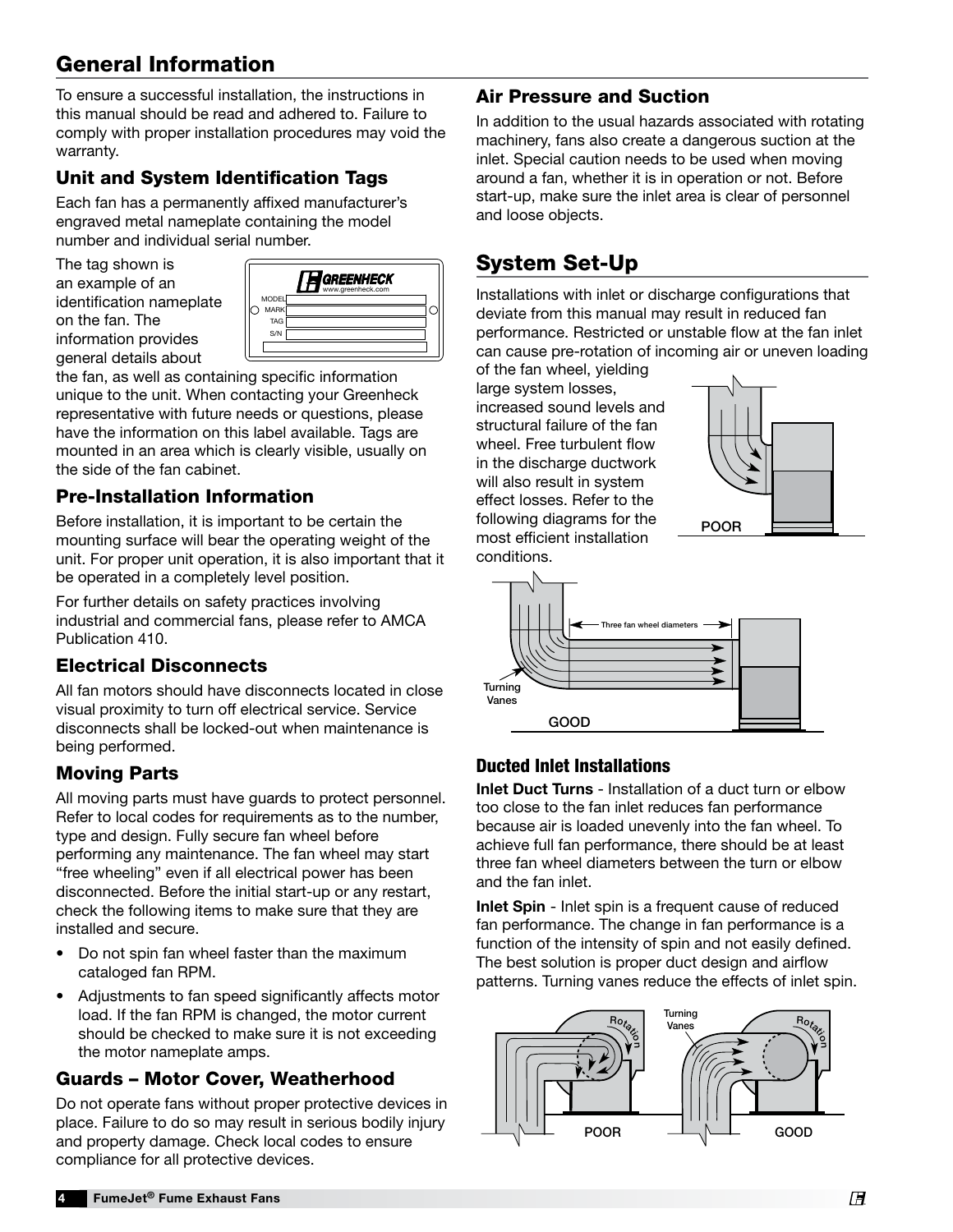#### Ducted Outlet Installations

Discharge Duct Turns - Duct turns located near the fan discharge should always be in the direction of the fan rotation.

Fan performance is reduced when duct turns are made immediately off the fan discharge. To achieve cataloged fan performance there should be at least three equivalent duct diameters of straight ductwork between the fan discharge and any duct turns. 3/4 to one fan wheel diameter Rotion POOR



Free Discharge - Free or abrupt discharge into a plenum results in a reduction in fan performance. The effect of discharge static regain is not realized.



### Installation

Move the fan to the desired location. Check and tighten fasteners throughout the unit and then fasten securely through mounting holes provided in the base angles. The unit must be set level (shimming may be necessary). Flexible duct connections and vibration isolators should be used where noise is a factor.

The motor voltage and ampere rating must be checked for compatibility with the electrical supply prior to final electrical connection. Supply wiring to the fan must be properly fused, and conform to local and national electrical codes.

#### CAUTION

When installing a fan, ensure the proper protective devices are used to protect personnel from moving actices are ased to prote<br>parts and other hazards.

#### Electrical Disconnects

All fan motors should have disconnects located in close visual proximity to turn off electrical service. Service disconnects shall be locked out when maintenance is being performed.

# mannenance is i<br>Moving Parts

All moving parts must have guards to protect personnel. Refer to local codes for requirements as to the number, type and design. Fully secure fan wheel before performing any maintenance. The fan wheel may start "free wheeling" even if all electrical power has been disconnected. Before the initial start-up or any restart, check the guards (motor cover and weatherhood) and check the access doors to ensure that they are installed and secure.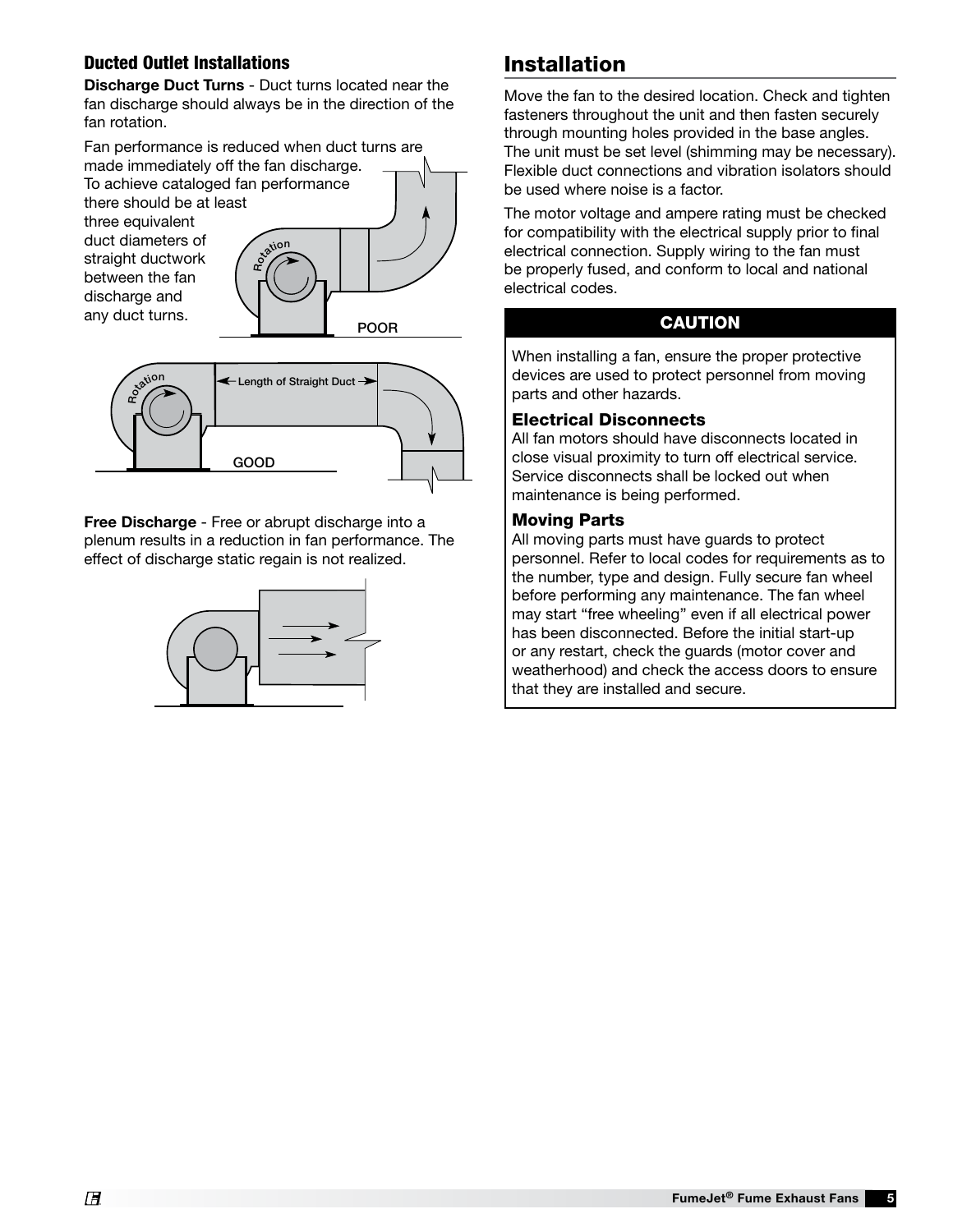### System Assembly

#### **NOTE**

When installing stack and fan body, be certain to rig each section separately using the lifting lugs provided.



#### **NOTE**

When provided with isolators, manufacturer supplies information identifying isolator location and separate installation instructions.



### Equipment Supports

Model GESS equipment supports are designed for use on flat roof decks, to be mounted directly to the roof deck structure, then roofed and flashed for weather tightness. The orientation of the equipment support should run perpendicular to the fan shaft.



### Stack Installation

#### NOTE

Fans should never be lifted by the shaft, motor, motor cover or accessories.

Remove flange collar from fan outlet and discard. Slip stack end with prepunched holes down over outlet opening, fasten with tek screw or equivalent.

- 1. Remove the outlet flange collar and save the screws. Discard outlet collar pieces.
- 2. Slip-fit stack over the fan outlet with prepunched holes at the bottom of the stack.
- 3. Align holes in stack with holes on the fan outlet and fasten with tek screws.
- 4. Seal all stack field connections with application appropriate sealant or tape.

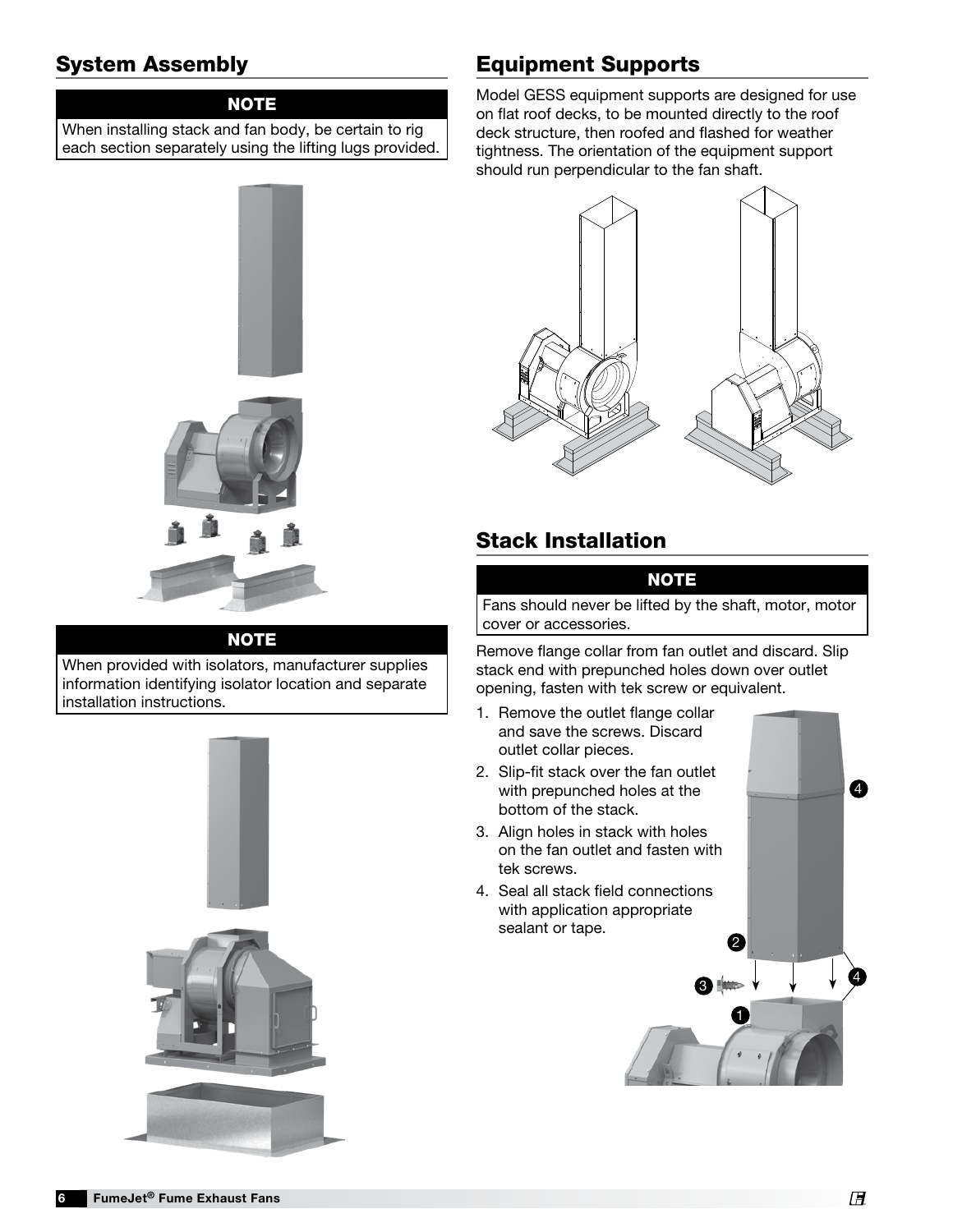### Fan Drainage Piping and Trap Detail

(by others)  $\frac{1}{\sqrt{2}}$  conservation method of trap design is to set the set of trap design is to set of the set of the set of the set of the set of the set of the set of the set of the set of the set of the set of the set of the se

#### NOTE N = TSP and P = TSP (TSP = Total Static Pressure)

On the model FJ-M, the plug needs to be removed from threaded drain connection regardless of plans to pipe and trap.

Fans have been supplied with a drain. Drains are located at the underside of the scroll housing. The drain may need to be connected to a drainage system to ensure proper disposal of any water or condensate that may occur.

- Drain connections are 1 inch *(25.4 mm)* MNPT
- Installed piping to have a downward angle to allow metaned piping to have a commended angle to<br>for drainage
- Fill traps to recommended level before start-up
- Note: A conservative method of trap design is to set  $N =$  total static pressure. POSITIVE PRESSURE TRAP

#### Positive Pressure Trap



 $H = N - 0.5$  inches minimum

Check local codes for proper disposal of drain water which has been in contact with the exhaust air.

### V-Belt Drives

#### V-Belt Drive Installation

- 1. Remove the protective coating from the end of the fan shaft using mineral spirits or another similar solvent. Check to ensure that the shaft is free of nicks and burrs.
- P.O.BOX 410 SCHOFIELD, WISCONSIN 54476-0410 sheaves on as this may result in 2. Slide sheaves on shafts. Do not drive bearing damage.
- 3. Align fan and motor sheaves with a straight edge or string and tighten.
- 4. Place belts over sheaves. Do not pry or force belts, as this could result in damage to the cords in the belts.



Aligning Sheaves with a Straight Edge

- 5. Adjust the tension until the belts appear snug. Run the unit for a few minutes and allow the belts to "set" properly.
- 6. With the fan off and disconnect locked out, adjust the belt tension by moving the motor pivot plate. When in operation, the tight side of the belts should be in a straight line from sheave to sheave with a slight bow on the slack side.

#### Alignment of Pulleys and Belts

Check pulleys and belts for proper alignment to avoid unnecessary belt wear, noise, vibration and power loss. Motor and drive shafts must be parallel and pulleys in line as shown in Figure 1.



Figure 1

To avoid motor overheating and possible burnout, motor load amperes should always be checked and compared to nameplate rating when fan speed is increased.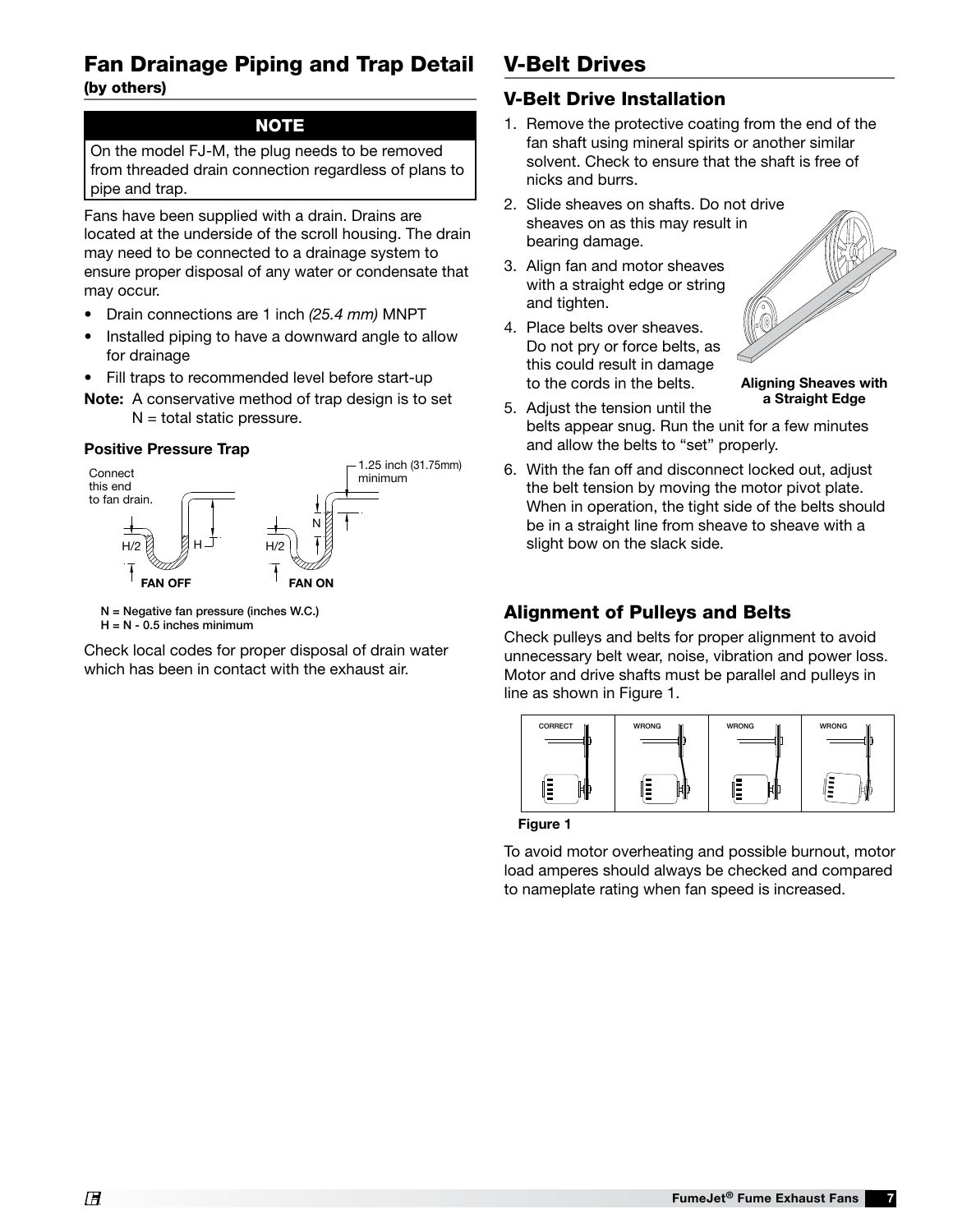#### Radial Gap, Overlap and Wheel Alignment "

Wheels must rotate freely and not rub on the inlet cone. Model FJ-M wheels overlap the inlet cone. Refer to the table for the proper dimension.

### Radial Gap and Alignment

Efficient fan performance can be maintained by having the correct radial gap, overlap and wheel alignment. These items should be checked after the fan has been in operation for 24 hours and before start-up when the unit has been disassembled.

Radial Gap: Adjust inlet cone position such that the radial gap between the wheel cone and inlet cone is evenly distributed around the wheel.

Radial gap is adjusted by loosening the inlet cone/ring bolts and centering the cone/ring on the wheel. If additional adjustment is required to maintain a constant radial gap, loosening the bearing bolts and centering the wheel is acceptable as a secondary option.

**Overlap:** Overlap is adjusted by loosening the wheel hub from the shaft and moving the wheel to the desired position along the shaft.

The transition between the inlet cone and wheel should be as shown; there is a smooth feel to the profile when moving from one component to the other.

Method for Centering Wheel: On belt drive units, centering can be accomplished by (a) loosening the inlet cone bolts to move the inlet cone or by (b) loosening the bearings in order to move the shaft. Wheel and inlet cone overlap can be adjusted by loosening the wheel hub set screws and moving the wheel to the desired position. Tighten all fasteners and set screws securely and realign drive pulleys after adjustment.

| Radial Gap and Overlap Dimensions  |           |             |               |  |  |
|------------------------------------|-----------|-------------|---------------|--|--|
| Size                               | А         | Overlap     | Radial<br>Gap |  |  |
| 315                                | 127       | 7.3         | 3.3           |  |  |
| 355                                | 144       | 8.2         | 3.5           |  |  |
| 400                                | 162       | 9.3         | 3.5           |  |  |
| 450                                | 182       | 10.4        | 4             |  |  |
| 500                                | 201       | 11.6        | 4.3           |  |  |
| 560                                | 226<br>13 |             | 5             |  |  |
| 630                                | 255       | 14.6<br>5.5 |               |  |  |
| 710                                | 287.5     | 16.5        | 6.3           |  |  |
| All dimensions are in millimeters. |           |             |               |  |  |

### Wheel Rotation

Rotation direction of the wheel is critical and incorrect rotation will result in reduced air performance, increased motor loading and possible motor burnout.

motor loading and possible motor burnout.<br>Check wheel rotation by momentarily energizing the unit and noting if rotation is in the same direction as the airflow at the outlet and conforms to the rotation decal affixed to the unit.

Wheels as viewed from the drive side:



Backward Inclined

#### NOTE

Model FJ-M units should be operated only when attached to the system for which they were designed.  $\vert$ Without proper system static pressure, the motor could be overloaded. January 18, 2016



Radial

Wheel Cone

Radial Gap

A

Overlap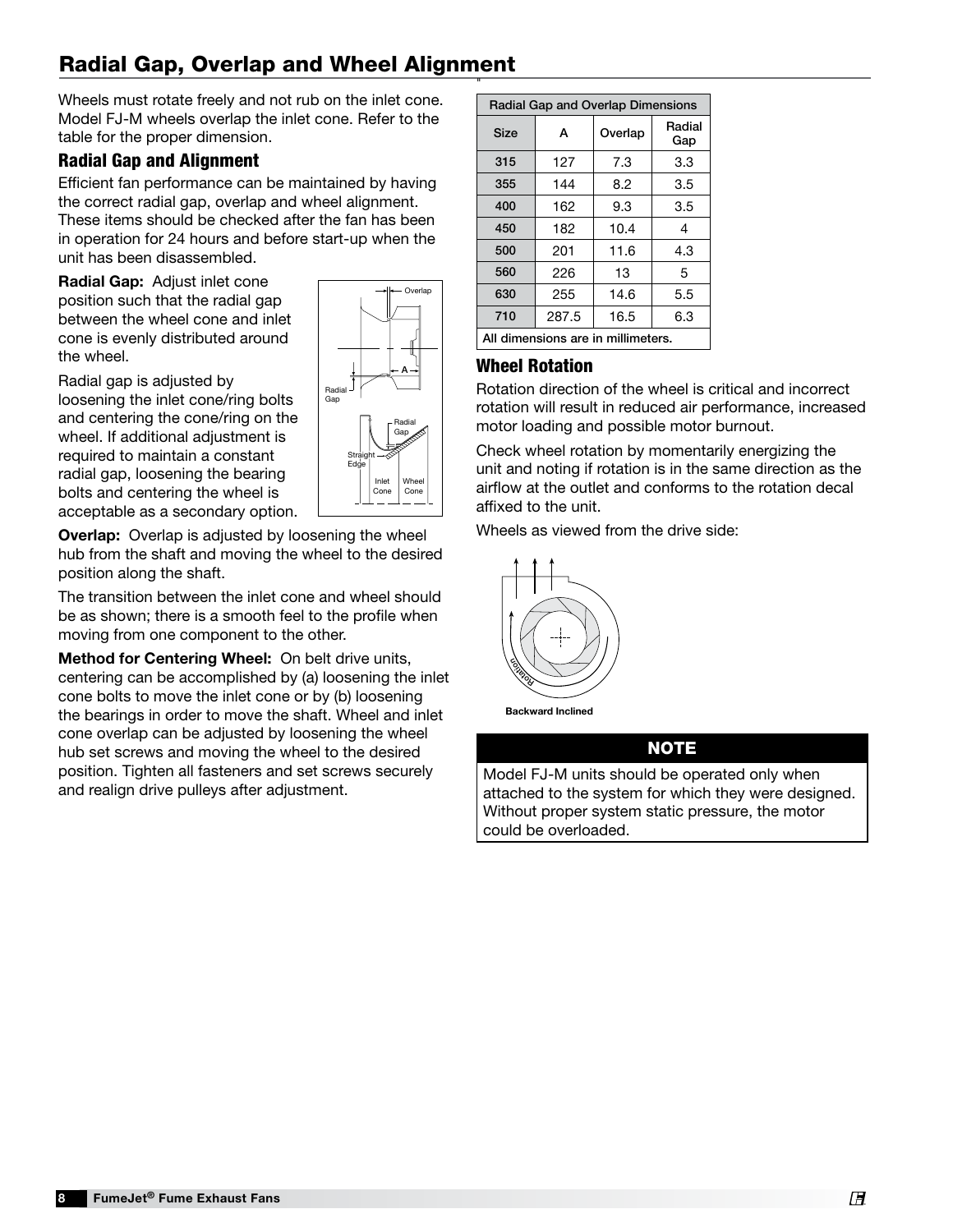### Unit Start-Up

#### WARNING

Disconnect and secure to the OFF position all electrical power to the fan prior to inspection or servicing. Failure to comply with this safety precaution could result in serious injury or death.

#### Visual Inspection of Equipment

The equipment type and arrangement should be verified as ordered at once when it arrives at the job site. When a discrepancy is found, the local sales representative must be notified immediately so that corrective action may be investigated, also verify electrical conformance to specifications. Unauthorized alterations and unauthorized back charges will not be recognized by the manufacturer.

After the unit has been assembled, installed and all utilities have been hooked up, the unit is now ready for operation.

#### **Check**

Before starting the unit, check the following:

- 1. Confirm that building supply voltage matches the voltage for which the unit is wired.
- 2. Check all piping and wiring penetrations made by contractors for water tightness. All penetrations must be made watertight to prevent water damage to the unit and building.
- 3. Rotate the fan wheel manually to be sure that it is free to operate. Remove any dirt or debris that may have accumulated during installation.
- 4. Check the fan bearing setscrews for tightness.
- 5. Check alignment of sheaves and V-belts (See maintenance section).
- 6. Inspect all fasteners to ensure that none have loosened during shipment.
- 7. Check flex coupling for proper alignment and connect between motor shaft and fan shaft (direct drive).
- 8. Check all guarding to ensure that it is securely attached and not interfering with rotating parts.
- 9. Check all electrical connections for proper attachment.
- 10. Check housing and ductwork, if accessible, for obstructions and foreign material that may damage the fan wheel.
- 11. Fill drainage piping trap.

#### Additional Steps for Initial Start-Up

1. Check for proper wheel rotation by momentarily energizing the fan. Access to view the wheel can be gained through the blower housing access panel.

One of the most frequently encountered problems are motors that are wired to rotate the wheel in the wrong direction. This is especially true with 3-phase installations where the motor will run in either direction, depending on how it has been wired. To reverse rotation of a 3-phase motor, interchange any two of the three electrical leads. Single phase motors can be reversed by changing internal connections as described on the motor label or wiring diagram.

- 2. Fans with multi-speed motors should be checked on low speed during initial start-up.
- 3. Check for unusual noise, vibration or overheating of bearings. Refer to the "Troubleshooting" section of this manual if a problem develops.
- 4. Grease may be forced out of the bearing seals during initial start-up. This is a normal self-purging feature for the type of bearing used on this product.

### Vibration

On start-up and during operation, the unit should operate smoothly with minimal vibration. It is possible that a higher degree of vibration may be experienced. Excessive vibration if left unchecked, can cause a multitude of problems, including structural and/or

#### Common Sources of Vibration

- 1. Wheel Unbalance
- 2. Drive Pulley Misalignment
- 3. Incorrect Belt Tension
- 4. Bearing Misalignment
- 5. Mechanical Looseness
- 6. Faulty Belts
- 7. Drive Component Unbalance
- 8. Poor Inlet/Outlet Conditions
- 9. Foundation Stiffness

component failure. The most common sources of vibration are listed.

Many of these conditions can be discovered by careful observation. Refer to the troubleshooting section of this manual for corrective

actions. If observation cannot locate the source of vibration, a qualified technician using vibration analysis equipment should be consulted. If the problem is wheel unbalance, in-place balancing can be done through the access panel located on the side of each fan's tubular housing. Any correction weights added to the wheel should be welded to either the wheel back (single-plane balance) or to the wheel back and wheel cone (twoplane balance).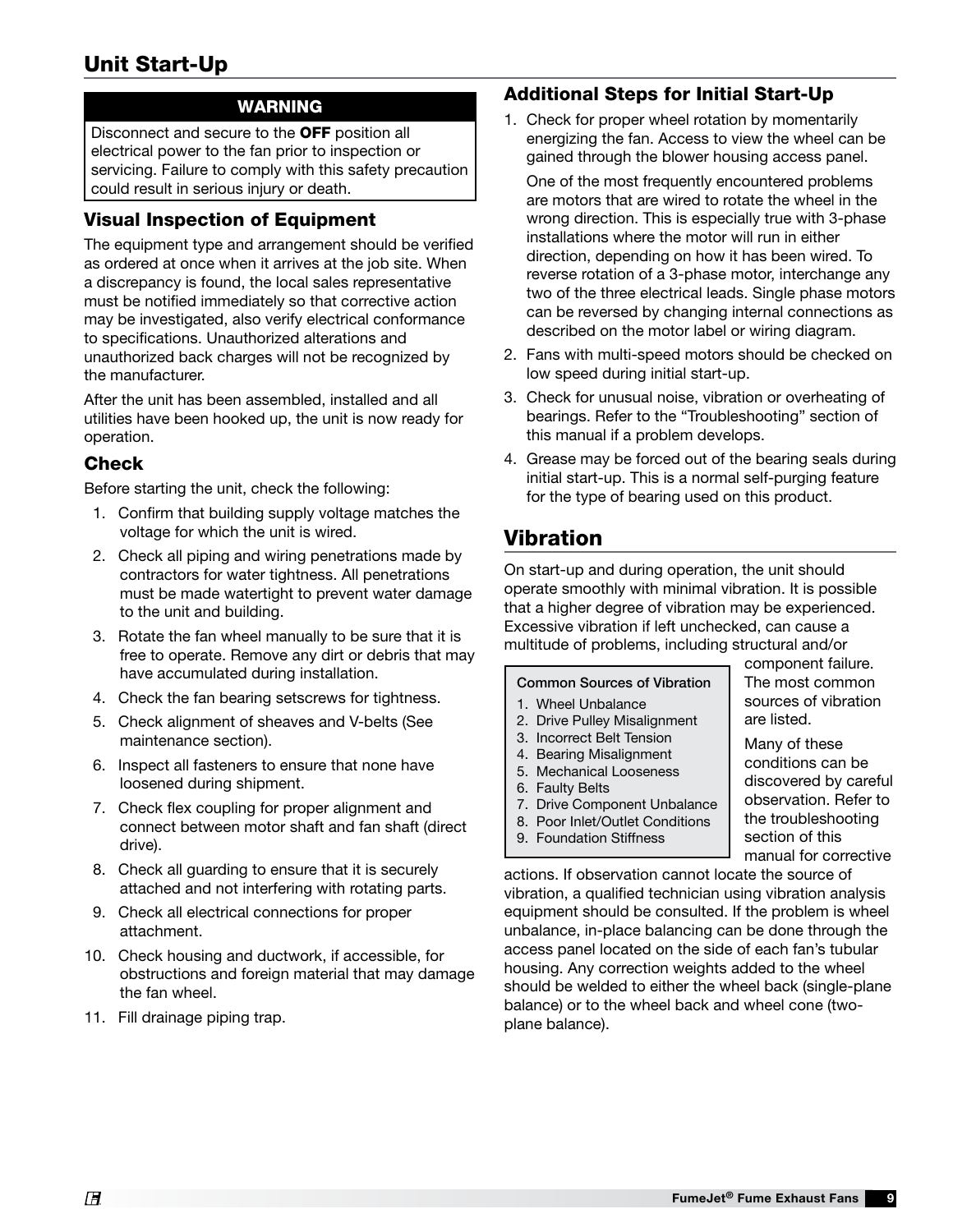### Routine Maintenance and Operation

#### WARNING

Before taking any corrective action, make certain unit is not capable of operation during repairs.

Once the unit has been put into operation, a routine maintenance schedule should be set up to accomplish the following:

- 1. Lubrication of bearings and motor.
- 2. Wheel, housing, bolts and set screws on the entire fan should be checked for tightness.
- 3. Any dirt accumulation on the wheel or in the housing should be removed to prevent unbalance and possible damage.
- 4. Inspect fan impeller and housing looking for fatigue, corrosion, or wear.

#### Fan Operation

All fans should be run every thirty (30) days, or at least "bumped" every thirty days. It is preferred that each fan is run as this causes all electrical and mechanical components to get up to temperature, displacing any formed condensation, redistributes load on bearings, and redistributes grease in the bearings (motor and shaft bearings).

#### IMPORTANT

When operating conditions of the fan are to be changed (speed, pressure, temperature, etc.), consult manufacturer to determine if the unit can operate safely at the new condition.

#### **Motors**

Motor maintenance is generally limited to cleaning and lubrication. Cleaning should be limited to exterior surfaces only. Removing dust and grease buildup on the motor housing assists proper motor cooling. Never wash-down motor with high pressure spray.

Greasing of motors is only intended when fittings are provided. Many fractional motors are permanently lubricated for life and require no further lubrication. Motors supplied with grease fittings should be greased in accordance with the manufacturer's recommendations. When motor temperature does not exceed 104ºF *(40ºC)*, the grease should be replaced after 2000 hours of running time.

#### Belt Drive Maintenance

V-belt drives must be checked on a regular basis for wear, tension, alignment and dirt accumulation. Premature or frequent belt failures can be caused by improper belt tension (either too loose or too tight) or misaligned sheaves. Abnormally high belt tension or drive misalignment will cause excessive bearing loads and may result in failure of the fan and/or motor bearings. Conversely, loose belts will cause squealing on start-up, excessive belt flutter, slippage and overheated sheaves. Either excessively loose or tight belts may cause fan vibration.

When replacing V-belts on multiple groove drives all belts should be changed to provide uniform drive loading. Use a set of matched belts whenever possible. Do not pry belts on or off the sheave. Loosen belt tension until belts can be removed by simply lifting the belts off the sheaves. After replacing belts, ensure that slack in each belt is on the same side of the drive. Belt dressing should never be used.

Do not install new belts on worn sheaves. If the sheaves have grooves worn in them, they must be replaced before new belts are installed.

The proper tension for operating a V-belt drive is the lowest tension at which the belts will not slip at peak load conditions. Belts are adjusted by raising or lowering the motor

pivot plate. For initial tensioning, the proper belt deflection halfway between sheave centers is 1/64-inch for each inch of belt span.



Check belt tension two times during the first 24 hours of operation and periodically thereafter.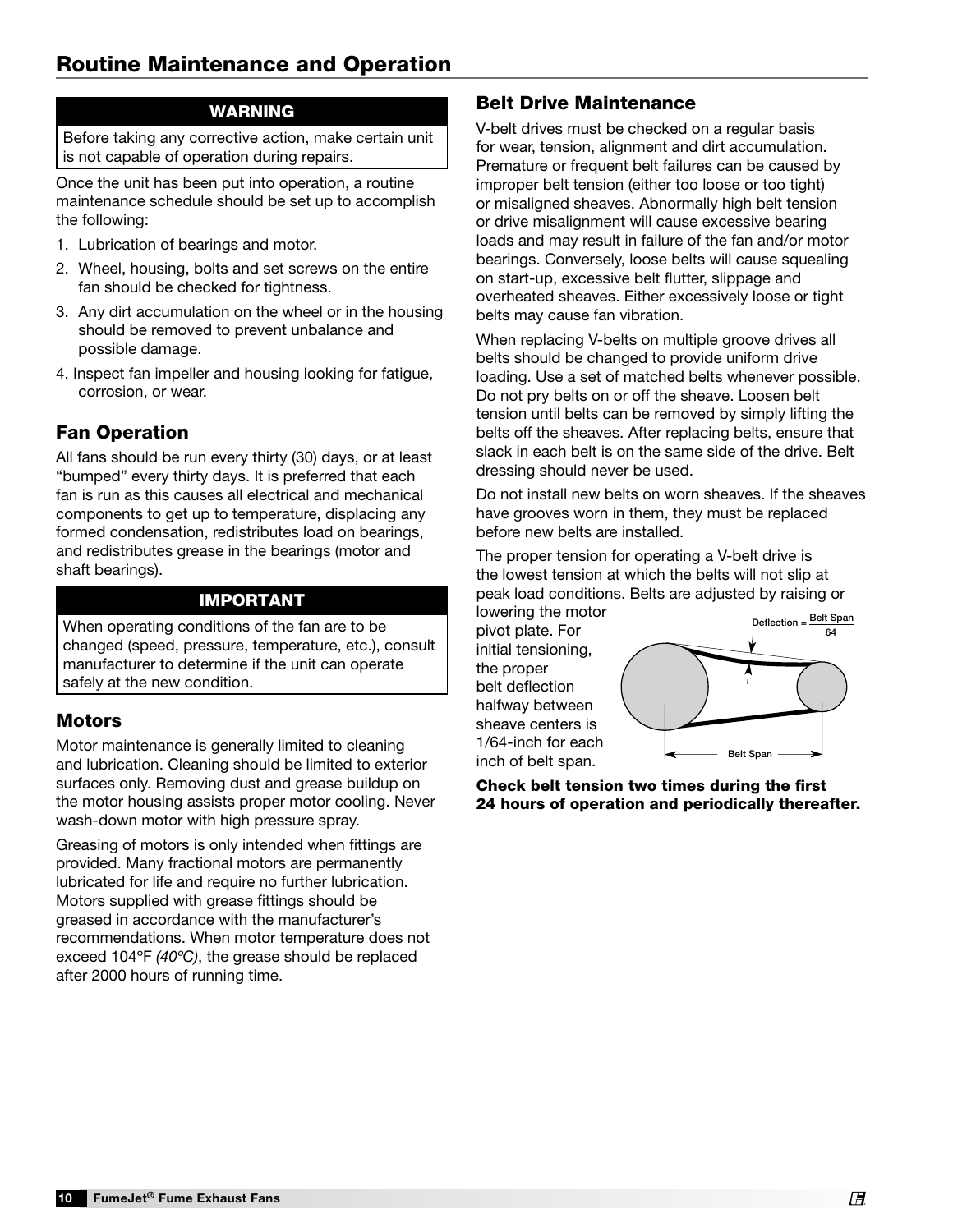#### Bearing Lubrication Schedule

Shaft bearings are the most critical moving part of a fan. Therefore, special attention should be given to keeping the bearings clean and well lubricated. Proper lubrication provides for reduction in friction and wear, transmission and dissipation of heat, extended bearing life and prevention of rust.

In order for a lubricant to fulfill these tasks, the proper grease applied at regular intervals is required. See the recommended bearing lubrication schedule below.

If unusual conditions exist [temperatures below 32°F *(0°C)* or above 200°F *(93°C)*], moisture or contaminants - more frequent lubrication is required.

| <b>Recommended Bearing Lubrication Schedule</b><br><b>Relubrication Schedule in Months</b> |                   |                |                        |                |         |  |
|--------------------------------------------------------------------------------------------|-------------------|----------------|------------------------|----------------|---------|--|
|                                                                                            |                   |                | <b>Standard Grease</b> |                |         |  |
| Fan                                                                                        | Bearing Bore (mm) |                |                        |                |         |  |
| <b>RPM</b>                                                                                 | $20 - 25$         | $30 - 35$      | $40 - 45$              | $50 - 55$      | 60 - 65 |  |
| To 250                                                                                     | 12                | 12             | 12                     | 12             | 12      |  |
| 500                                                                                        | 12 <sub>2</sub>   | 12             | 11                     | 10             | 8       |  |
| 750                                                                                        | 12                | 9              | 8                      | 7              | 6       |  |
| 1000                                                                                       | 12                | 7              | 6                      | 5              | 4       |  |
| 1250                                                                                       | 12                | 6              | 5                      | 4              |         |  |
| 1500                                                                                       | 12                | 5              | 4                      | 3              |         |  |
| 2000                                                                                       | 12                | 3              | 3                      | $\overline{2}$ |         |  |
| 2500                                                                                       | 12                | $\overline{c}$ | $\overline{c}$         |                |         |  |
| 3000                                                                                       | 12                | $\overline{c}$ |                        |                |         |  |
| 3500                                                                                       | 12                |                |                        |                |         |  |
| 4000                                                                                       | 12                |                |                        |                |         |  |
| 5000                                                                                       | 12 <sup>°</sup>   |                |                        |                |         |  |
| Replenishing<br>Quantity<br>(gms)                                                          | 2.5               | 4.5            | 6                      | 8              | 10.5    |  |

- Lubrication interval is based on 12 hour per day operation and maximum 160°F *(80°C)* housing temperature. For 24 hour per day operation, the interval should be cut in half.
- Lubricant should be added with the shaft rotating and until clean grease is seen purging from the bearing. The lubrication interval may be modified based on the condition of the purged grease. If bearing is not visible to observe purged grease, lubricate with number of shots indicated in chart for bore size.
- For conditions including high temperatures, moisture, dirt or excessive vibration, consult the factory for a specific lubrication interval for your application.
- Lubricant should be a high quality lithium complex grease conforming to NLGI Grade 2. Factory recommends Mobilux EP-2.
- The use of synthetic lubricants will increase lubrication intervals by approximately 3 times.

In addition to lubricating the bearings at specified intervals, set screws in the bearing collars should be checked for tightness. A bearing collar which has loosened will cause premature failure of the fan shaft. Fasteners attaching the bearings to the drive frame should also be checked.

#### Wheel and Fastener Maintenance

Wheels require very little attention when exhausting clean air, however, air heavily laden with grease or dirt will tend to accumulate on the wheel causing unbalance. Wheels exhausting dirty or grease-laden air require frequent cleaning to assure smooth and safe operation.

All fasteners, including set screws in the bearing collars, should be checked for tightness each time maintenance checks are performed.

A proper maintenance program will help preserve the performance and reliability designed into the fan.

#### Recommended Relubrication & Frequency Intervals in Months

NOTE: If unusual environment conditions exist (extreme temperature, moisture or contaminants) more frequent lubrication is required.

A good quality lithium base grease, conforming to NLGI Grade 2 consistency, such as those listed here may be used.

| <b>Grease Manufacturers</b>  |                           |  |  |
|------------------------------|---------------------------|--|--|
| <b>Manufacturer</b>          | Grease (NLGI #2)          |  |  |
| U.S. Electric Motors         | Grease No. 83343          |  |  |
| Chevron U.S.A. Inc.          | Chevron SRI Grease #2     |  |  |
| <b>Mobil Oil Corporation</b> | <b>Mobilith</b>           |  |  |
|                              | Mobil 532                 |  |  |
| Texaco, Inc.                 | Premium BRB #2            |  |  |
|                              | Texaco Multifak #2        |  |  |
| Amoco Oil Co.                | <b>Rykon Premium #2</b>   |  |  |
| Exxon                        | Unirex N <sub>2</sub>     |  |  |
| Shell                        | <b>B Shell Alvania #2</b> |  |  |

| <b>Suggested Fan Bearing Greasing Intervals</b>       |                                                                                                           |  |  |  |
|-------------------------------------------------------|-----------------------------------------------------------------------------------------------------------|--|--|--|
| <b>Interval</b><br><b>Type of Service</b><br>(months) |                                                                                                           |  |  |  |
| 1 to $3$                                              | Heavy duty in dirty, dusty locations; high ambient<br>temperatures; moisture laden atmosphere; vibration. |  |  |  |
| 3 to 6                                                | 12 to 24 hours per day, heavy duty, or if moisture<br>is present                                          |  |  |  |
| 6 to 12                                               | 8 to 16 hours per day in clean, relatively dry<br>atmosphere                                              |  |  |  |
| 12 to 18                                              | Infrequent operation or light duty in clean<br>atmosphere                                                 |  |  |  |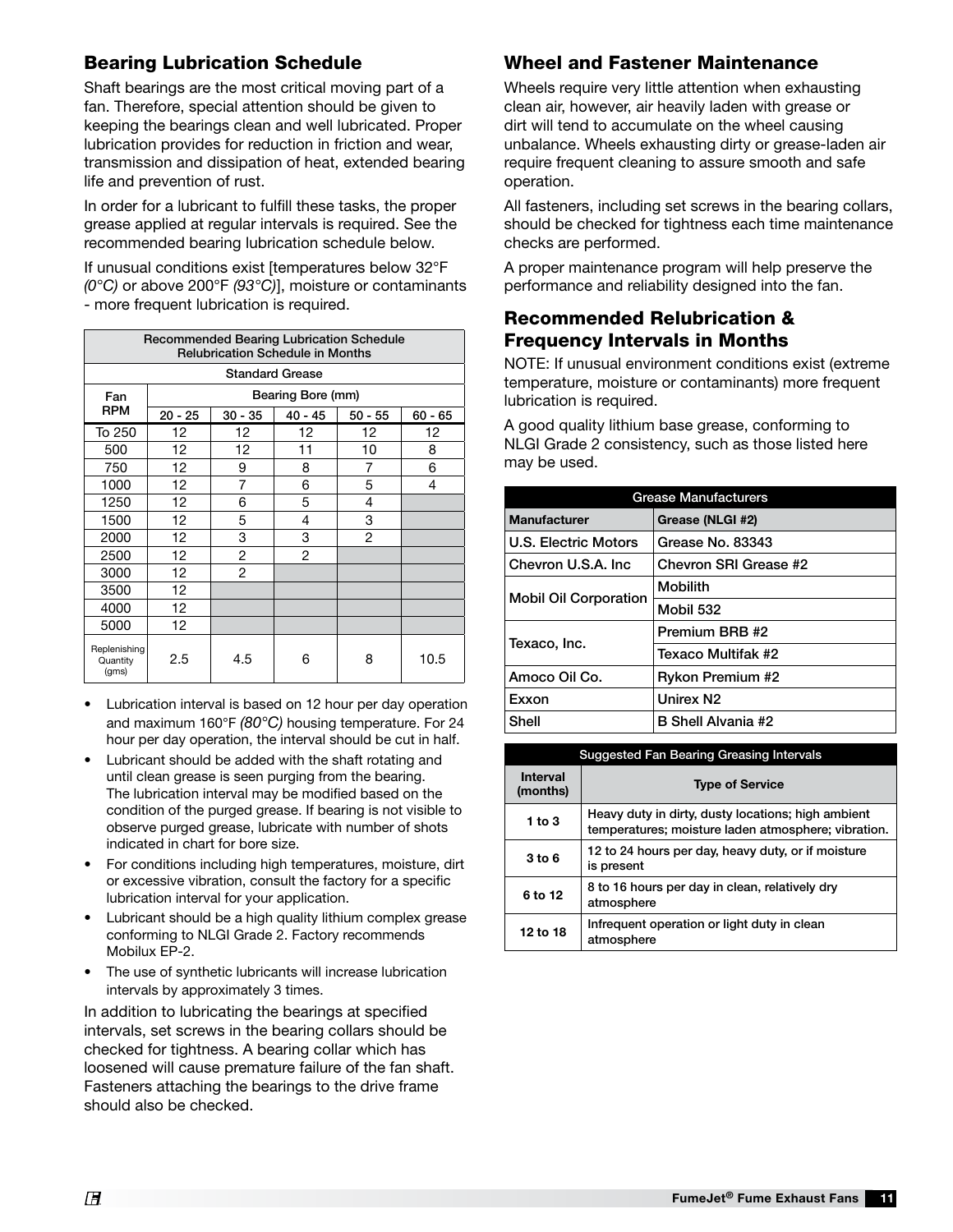### Bearing Replacement

The intent of this procedure is to allow a field service technician to replace bearings with the fan remaining in place in its intended application. All work can be conducted by accessing the bearings by either removing a shaft guard, a weatherhood or working under a weatherhood. This is dependent on the size of the unit. This procedure assumes the power source has been locked out prior to removing guards and covers, belts and pulleys have been loosened and removed properly and extended lubrication lines have been disconnected at the bearing. In some cases, it may be necessary to remove the fan inlet cone and wheel if the bearings cannot be removed due to corrosion or damage. See Radial Gap, Overlap and Wheel Alignment on page 8 to the realign wheel upon installation.

#### Bearing Removal

This procedure assumes proper safety measures have been taken.

- Read and follow all instructions carefully.
- Disconnect and lock-out power before installation and maintenance.
- Driven sheaves and belts have already been removed.
- Shaft black coating can be removed with a solvent similar to a brake/carburetor cleaner.
- 1. Scribe a line around the shaft by both bearings and around the bearing base to the bearing support or write down the measurement from the end of the shaft to the bearings. This will help in repositioning the new bearing and wheel cone overlap.
- 2. Follow the bearing manufacturers' procedures for removal and installation.
- 3. Before removing the bearing bolts, make sure the shaft is supported slightly. Remember to consider the wheel weight on the shaft.
- 4. Remove both bearings from the shaft and clean/ remove any burrs using an emery cloth or file.
- 5. Clean mounting surface of any dirt or grease.

#### Bearing Installation

- 1. Before installing, read bearing manufacturers' procedures. Before putting the new bearings on the shaft, you may need to break what is called swivel torque on the bearings (depending on style of bearing). This is done by holding the bearing housing securely and being able to move the inner bearing race around freely.
- 2. Apply light film of oil on shaft, then gently slide the new bearings onto the shaft.

# Do not hammer bearing onto shaft!

- 3. Align bearings on shaft with the previous scribe marks that are on the shaft and lock bearing to shaft.
- 4. Put bolts into mounting surface and bearings. Do not tighten.
- 5. Remove blocks if shaft is supported.
- 6. Set bearings on support with the scribed marks locating the bearings. Make sure bearings are square and level with the shaft.
- 7. Tighten bolts and torque bearing bolts, bearing set screws/locking collars as per bearing manufacturers' procedures.
- 8. Rotate shaft by hand to help allow the bearings to help set in. Also at this time, listen for any unusual noises such as wheel rubbing on cone and any bearing noise.
- 9. Connect extended lube lines in new bearings if needed.
- 10. Reinstall the drive sheaves and belts. Check the belt alignment.
- 11. Make sure to reinstall all guards and follow proper safety measures before starting up the fan.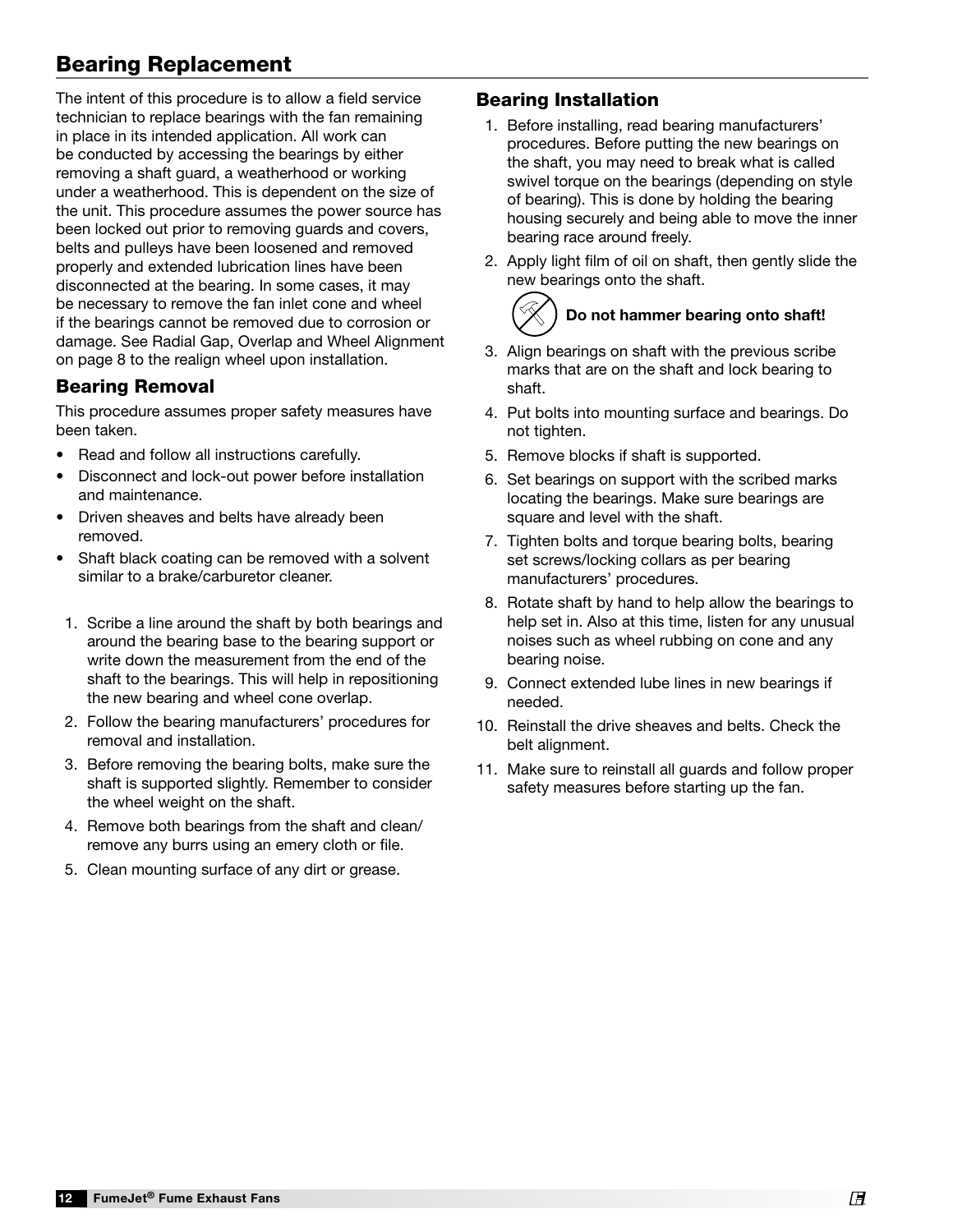### Troubleshooting

#### WARNING

Before taking any corrective action, make certain unit is not capable of operation during repairs.

| Problem                      | <b>Cause</b>                                                    | <b>Corrective Action</b>                                                                                                                                                           |
|------------------------------|-----------------------------------------------------------------|------------------------------------------------------------------------------------------------------------------------------------------------------------------------------------|
|                              | Wheel Rubbing Inlet                                             | Adjust wheel and/or inlet cone.<br>Tighten wheel hub or bearing collars on shaft.                                                                                                  |
| <b>Excessive Noise</b>       | <b>V-Belt Drive</b>                                             | Tighten sheaves on motor/fan shaft. Adjust belt tension. Align<br>sheaves properly (see procedure).<br>Replace worn belts or sheaves.                                              |
|                              | <b>Bearings</b>                                                 | Replace defective bearing(s). Lubricate bearings.<br>Tighten collars and fasteners.                                                                                                |
|                              | <b>Wheel Unbalance</b>                                          | Clean all dirt off wheel. Check wheel balance.                                                                                                                                     |
| Low CFM                      | Fan                                                             | Check wheel for correct rotation.                                                                                                                                                  |
|                              | Duct System                                                     | Higher pressure than design. Filters need replacement.                                                                                                                             |
| High CFM                     | Fan                                                             | Decrease fan speed.                                                                                                                                                                |
|                              | Duct System                                                     | Resize ductwork. Access door, filters, dampers not installed.                                                                                                                      |
| <b>Static Pressure Wrong</b> | Duct system has more<br>or less restriction than<br>anticipated | Remove obstructions in system. Use correction factor to<br>adjust for temperature/altitude. Resize ductwork. Clean filters/<br>coils. Change fan speed.*                           |
|                              | Fan                                                             | Check rotation of wheel. Reduce fan speed.                                                                                                                                         |
| High Motor Amp Draw          | Duct System                                                     | Resize ductwork. Check proper operation of isolation and<br>bypass dampers. Check filters and access doors.                                                                        |
|                              | <b>Electrical Supply</b>                                        | Check fuses/circuit breakers. Check for switches turned off or<br>disconnected. Check for correct supply voltage.                                                                  |
| Fan Doesn't Operate          | Drive                                                           | Check for broken belts. Tighten loose pulleys.                                                                                                                                     |
|                              | Motor                                                           | Assure motor is correct horsepower and not tripping overload<br>protector.                                                                                                         |
|                              | Lubrication                                                     | Check for excessive or insufficient grease in the bearing.                                                                                                                         |
| <b>Overheated Bearing</b>    | Mechanical                                                      | Replace damaged bearing. Relieve excessive belt tension.<br>Align bearings. Check for bent shaft.                                                                                  |
| <b>Excessive Vibration</b>   | <b>Belts</b>                                                    | Adjust tightness of belts. Replacement belts should be a<br>matched set.                                                                                                           |
|                              | <b>System Unbalance</b>                                         | Check alignment of shaft, motor and pulleys. Adjustable<br>pitch pulleys with motors over 15 hp are especially prone to<br>unbalance. Check wheel balance, rebalance if necessary. |

\* Always check motor amps and compare to nameplate rating. Excessive fan speed may overload the motor and result in motor failure. Do not exceed the maximum cataloged rpm of the fan.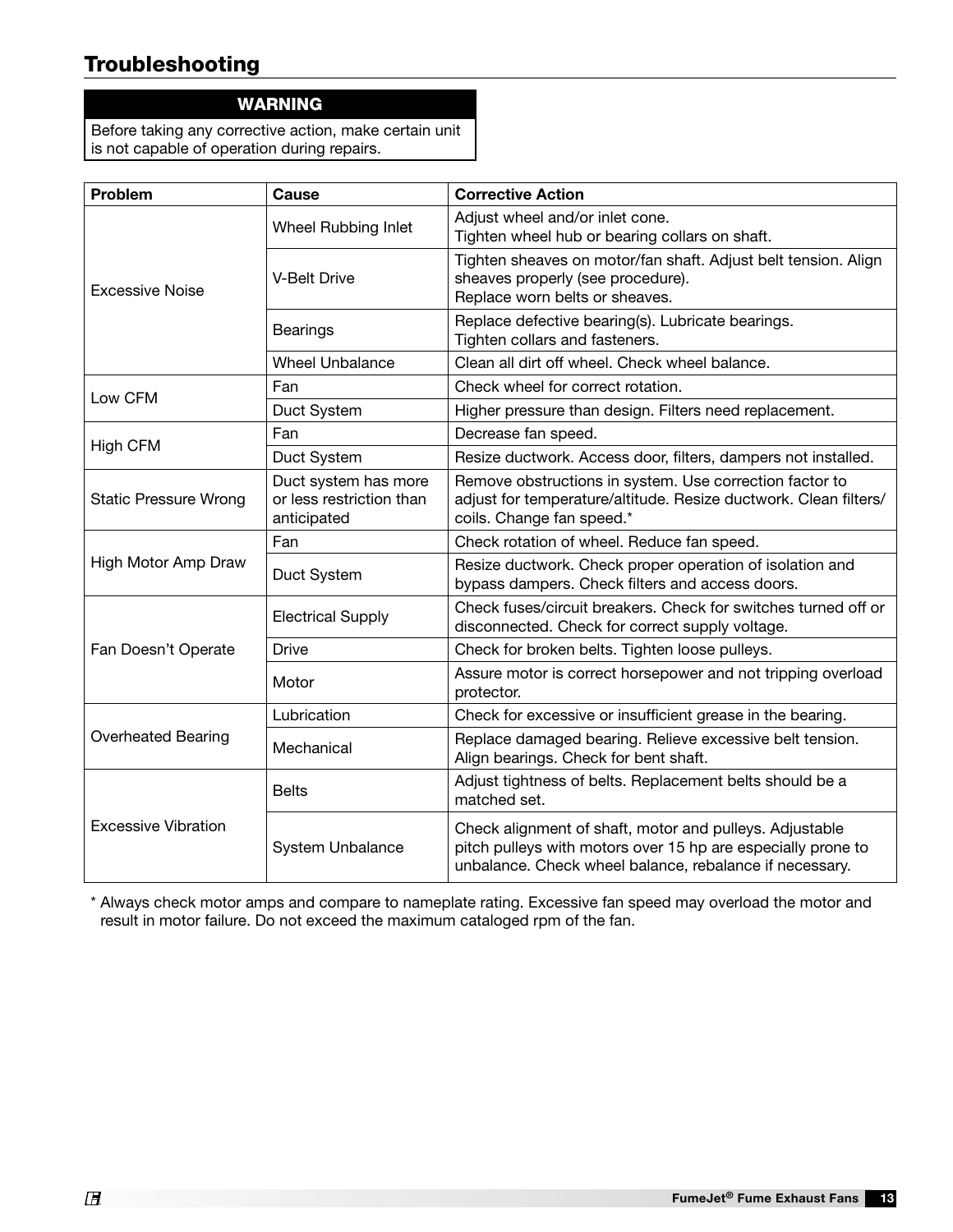## **Maintenance Log**

| Date _____________________ Time ______________________ AM/PM   |  |                                                                  |  |
|----------------------------------------------------------------|--|------------------------------------------------------------------|--|
|                                                                |  |                                                                  |  |
|                                                                |  |                                                                  |  |
| Date _______________________ Time ______________________ AM/PM |  | Date ____________________ Time _____________________ AM/PM       |  |
|                                                                |  | Date _______________________ Time ________________________ AM/PM |  |
|                                                                |  | Date _____________________ Time ______________________ AM/PM     |  |
| Date ______________________ Time _______________________ AM/PM |  |                                                                  |  |
|                                                                |  |                                                                  |  |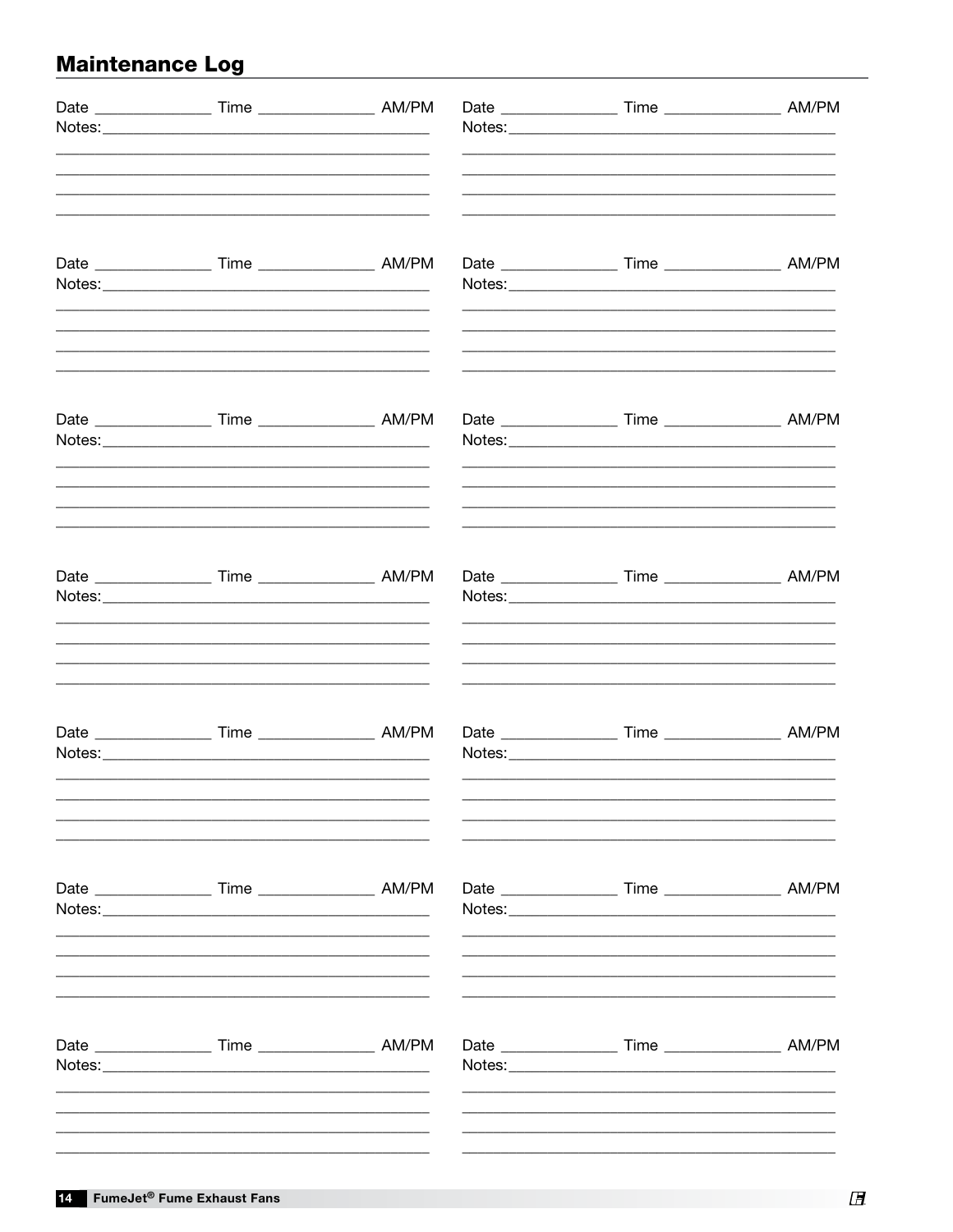## **Maintenance Log**

|  | Date _____________________ Time ____________________ AM/PM<br>Date ______________________ Time _______________________ AM/PM<br>Date ______________________ Time _______________________ AM/PM<br>Date _____________________ Time _____________________ AM/PM<br>Date ____________________ Time ____________________ AM/PM<br>Date ____________________ Time ____________________ AM/PM | Date ______________________ Time ______________________ AM/PM<br>Date _____________________ Time ____________________ AM/PM<br>Date _______________________ Time ________________________ AM/PM<br>Date _______________________ Time ________________________ AM/PM |
|--|-----------------------------------------------------------------------------------------------------------------------------------------------------------------------------------------------------------------------------------------------------------------------------------------------------------------------------------------------------------------------------------------|---------------------------------------------------------------------------------------------------------------------------------------------------------------------------------------------------------------------------------------------------------------------|